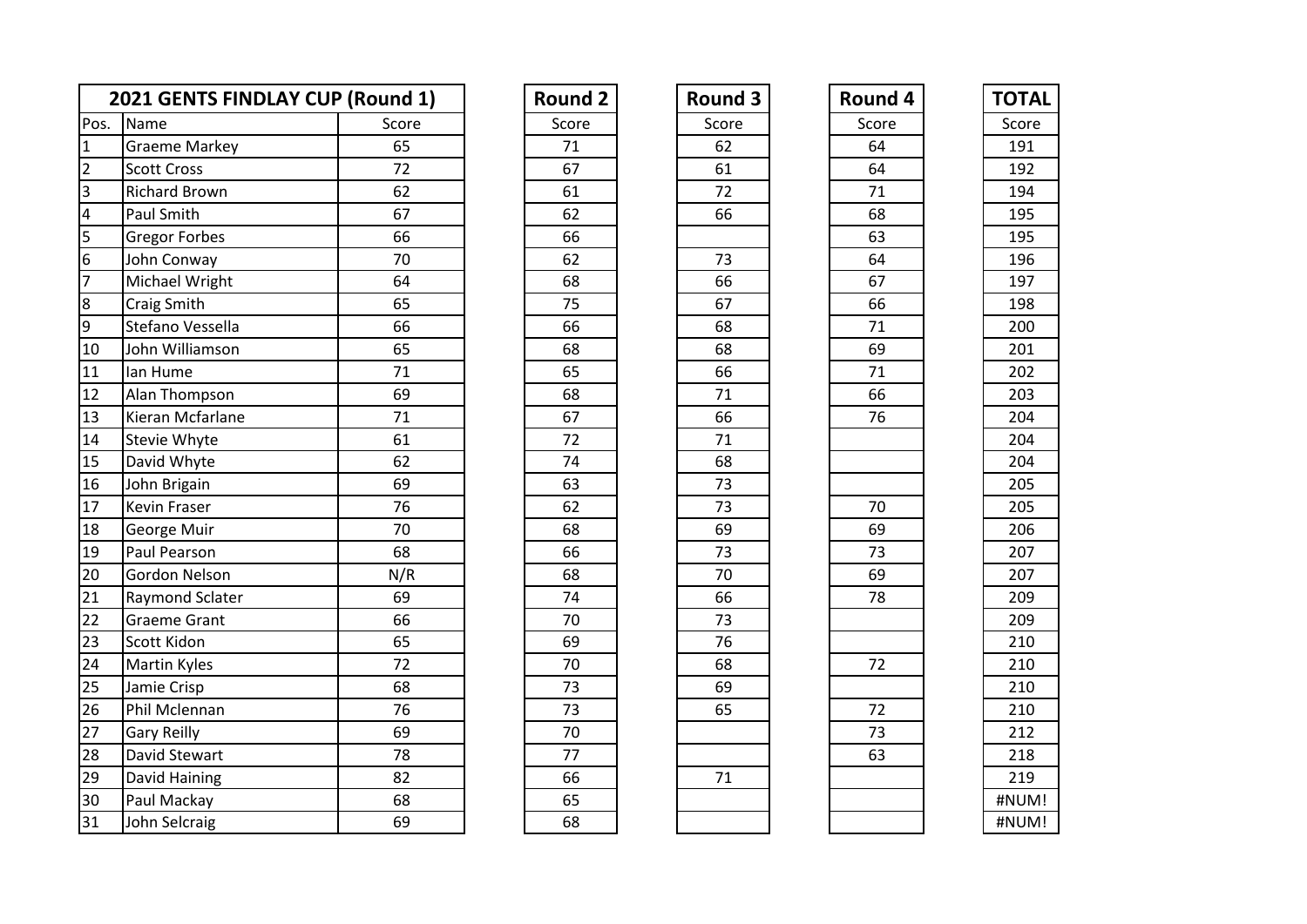| 32 | <b>Terry Coyle</b>       |     | 68  | 72  |    | #NUM! |
|----|--------------------------|-----|-----|-----|----|-------|
| 33 | <b>Robert Cairns</b>     | 74  | 68  |     |    | #NUM! |
| 34 | <b>Mitch Storey</b>      | 70  |     | 72  |    | #NUM! |
| 35 | <b>Ross Fenwick</b>      | 63  |     |     |    | #NUM! |
| 36 | <b>Brian Coyle</b>       | N/R | N/R | 64  | 62 | #NUM! |
| 37 | <b>Gary Breheny</b>      |     |     | 64  | 70 | #NUM! |
| 38 | David Fenwick            | 65  |     |     |    | #NUM! |
| 39 | <b>Stephen Paget</b>     |     | 75  | 66  |    | #NUM! |
| 40 | Jason Harkins            | 67  |     |     | 82 | #NUM! |
| 41 | Duncan Ireland           | 68  | N/R |     |    | #NUM! |
| 42 | <b>Stuart McMurdo</b>    | 68  |     |     |    | #NUM! |
| 43 | David Dalgleish          |     | 68  |     |    | #NUM! |
| 44 | Derek Ramsay             | 68  |     |     |    | #NUM! |
| 45 | George Meikle            |     |     | 69  |    | #NUM! |
| 46 | <b>Robert Binnie</b>     | 69  | N/R |     |    | #NUM! |
| 47 | Stephen Donoghue         | 69  |     |     |    | #NUM! |
| 48 | <b>Richard Budge</b>     | 70  |     |     |    | #NUM! |
| 49 | Scott Robertson Jnr      |     | 72  |     |    | #NUM! |
| 50 | <b>Alex Fenwick</b>      | 72  |     |     |    | #NUM! |
| 51 | <b>Kenny Little</b>      | 73  | N/R |     |    | #NUM! |
| 52 | <b>Cameron McPherson</b> |     |     | 74  |    | #NUM! |
| 53 | James Markey             |     | 75  |     | 81 | #NUM! |
| 55 | Mark Andrew Renz Hunter  | 76  |     |     | 73 | #NUM! |
| 56 | <b>Stuart Mathie</b>     | 76  |     |     |    | #NUM! |
| 57 | David Deery              | 77  |     |     |    | #NUM! |
| 58 | <b>Grant Dalgleish</b>   |     | 78  |     |    | #NUM! |
| 59 | Archie Johnston          | 78  |     |     | 71 | #NUM! |
| 60 | Peter Mckeown            | 80  |     |     |    | #NUM! |
| 61 | Colin McKendrick         | 80  |     | N/R |    | #NUM! |
| 62 | Michael Werhun           |     | 80  |     |    | #NUM! |
| 63 | Alex Ferguson            | N/R |     |     |    | #NUM! |
| 64 | <b>Bill Kerray</b>       |     |     |     |    | #NUM! |
| 65 | <b>Bren Ford</b>         | N/R | N/R |     |    | #NUM! |

| 68               |
|------------------|
| 68               |
|                  |
|                  |
|                  |
| $\overline{N/R}$ |
|                  |
|                  |
| 75               |
|                  |
|                  |
| N/R              |
|                  |
| 68               |
|                  |
|                  |
|                  |
| N/R              |
|                  |
|                  |
| 72               |
|                  |
| N/R              |
|                  |
|                  |
| 75               |
|                  |
|                  |
|                  |
| 78               |
|                  |
|                  |
|                  |
|                  |
| 80               |
|                  |
|                  |
| N/R              |
|                  |

| $\frac{72}{ }$  |  |
|-----------------|--|
|                 |  |
| $\frac{1}{72}$  |  |
|                 |  |
| $\frac{64}{64}$ |  |
|                 |  |
|                 |  |
| $\overline{66}$ |  |
|                 |  |
|                 |  |
|                 |  |
|                 |  |
|                 |  |
| 69              |  |
|                 |  |
|                 |  |
|                 |  |
|                 |  |
|                 |  |
|                 |  |
| $\overline{74}$ |  |
|                 |  |
|                 |  |
|                 |  |
|                 |  |
|                 |  |
|                 |  |
|                 |  |
| N/R             |  |
|                 |  |
|                 |  |
|                 |  |
|                 |  |

| #NUM!     |
|-----------|
| #NUM!     |
| #NUM!     |
| #NUM!     |
| #NUM!     |
| I<br>#NUM |
| #NUM<br>I |
| #NUM<br>ļ |
| #NUM!     |
| #NUM!     |
| ļ<br>#NUM |
| #NUM!     |
| ļ<br>#NUM |
| ļ<br>#NUM |
| ı<br>#NUM |
| ļ<br>#NUM |
| #NUM!     |
| #NUM!     |
| #NUM!     |
| #NUM!     |
| #NUM!     |
| #NUM!     |
| #NUM<br>ı |
| #NUM<br>I |
| #NUM<br>Į |
| #NUM!     |
| I<br>#NUM |
| ı<br>#NUM |
| I<br>#NUM |
| ļ<br>#NUM |
| ı<br>#NUM |
| ı<br>#NUM |
| #NUM<br>I |
|           |